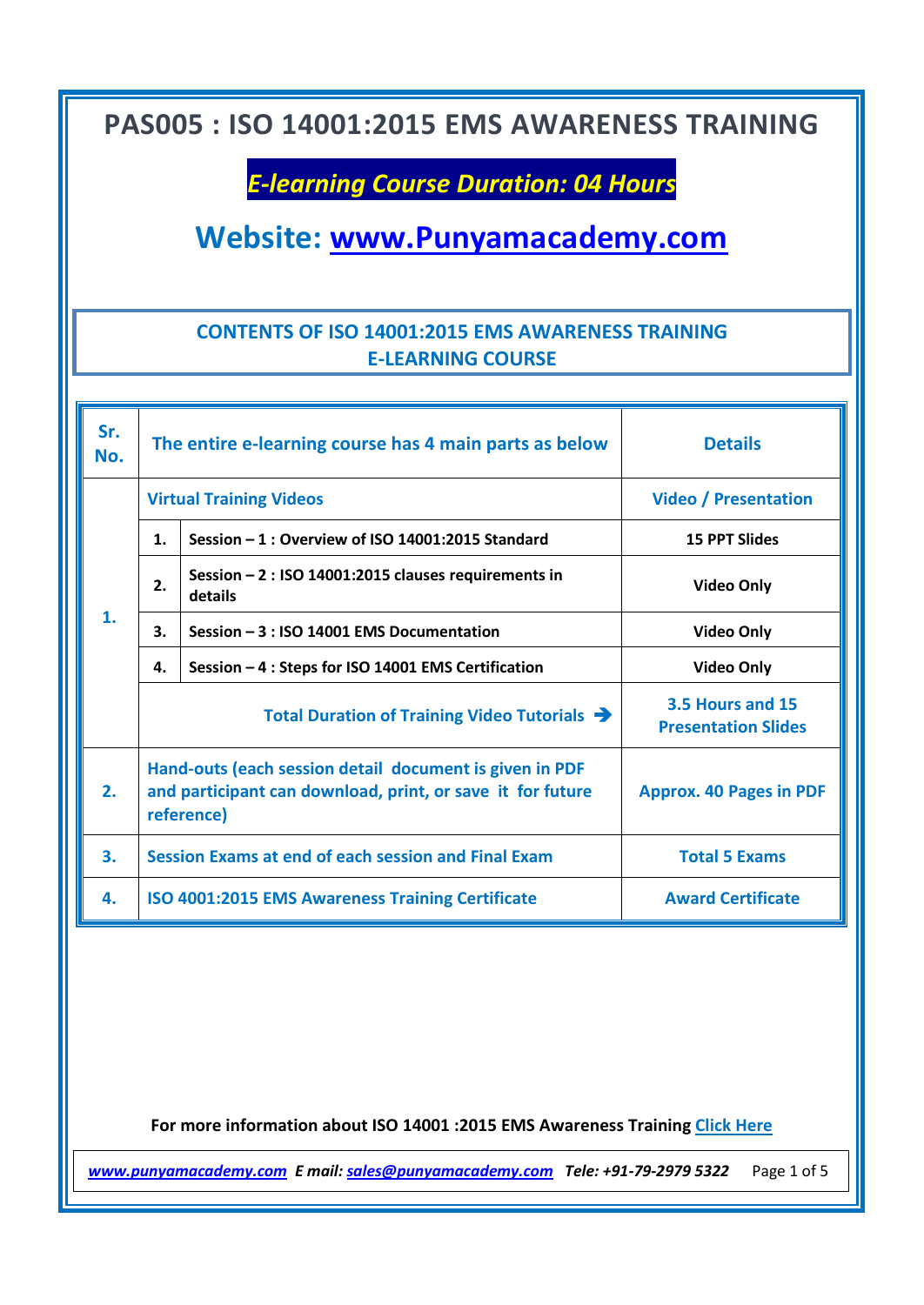# *E-learning Course Duration: 04 Hours*

# **Website: [www.Punyamacademy.com](http://www.punyamacademy.com/)**

**Part -1 Virtual Training Videos:**

The video tutorials on the following topics are given in this course:

- Session 1: ISO 14001:2015 clauses requirements in details (Video 126Minutes)
- Session 2: ISO 14001 EMS documentation (Video 47 Minutes)
- Session 3: Steps for ISO 14001 EMS certification (Video 30 Minutes)

#### **Part – 2 Hand-outs:**

For all the above four sessions, the handouts are given in .pdf format. The participant of this ISO 14001 training can download and save the handouts in their computer for future reference and read them offline, anytime and anywhere.

#### **Part – 3 Exams:**

The participant of this online course will be required to clear all session exams and one final exam, which are given as a part of the course. After successfully passing the final exam, his/her auto-generated Certificate will be issued and can be downloaded and printed from the dashboard.

#### **Part – 4 Training Certificate:**

After passing the exam the colorful training certificate is generated and user can download it or print it. Any one globally can cross verify the training certificate through our LMS platform.

**For more information about ISO 14001 :2015 EMS Awareness Training [Click Here](https://www.punyamacademy.com/course/hse/iso-14001-awareness-training-online)**

*[www.punyamacademy.com](https://www.punyamacademy.com/) E mail[: sales@punyamacademy.com](mailto:sales@punyamacademy.com) Tele: +91-79-2979 5322* Page 2 of 5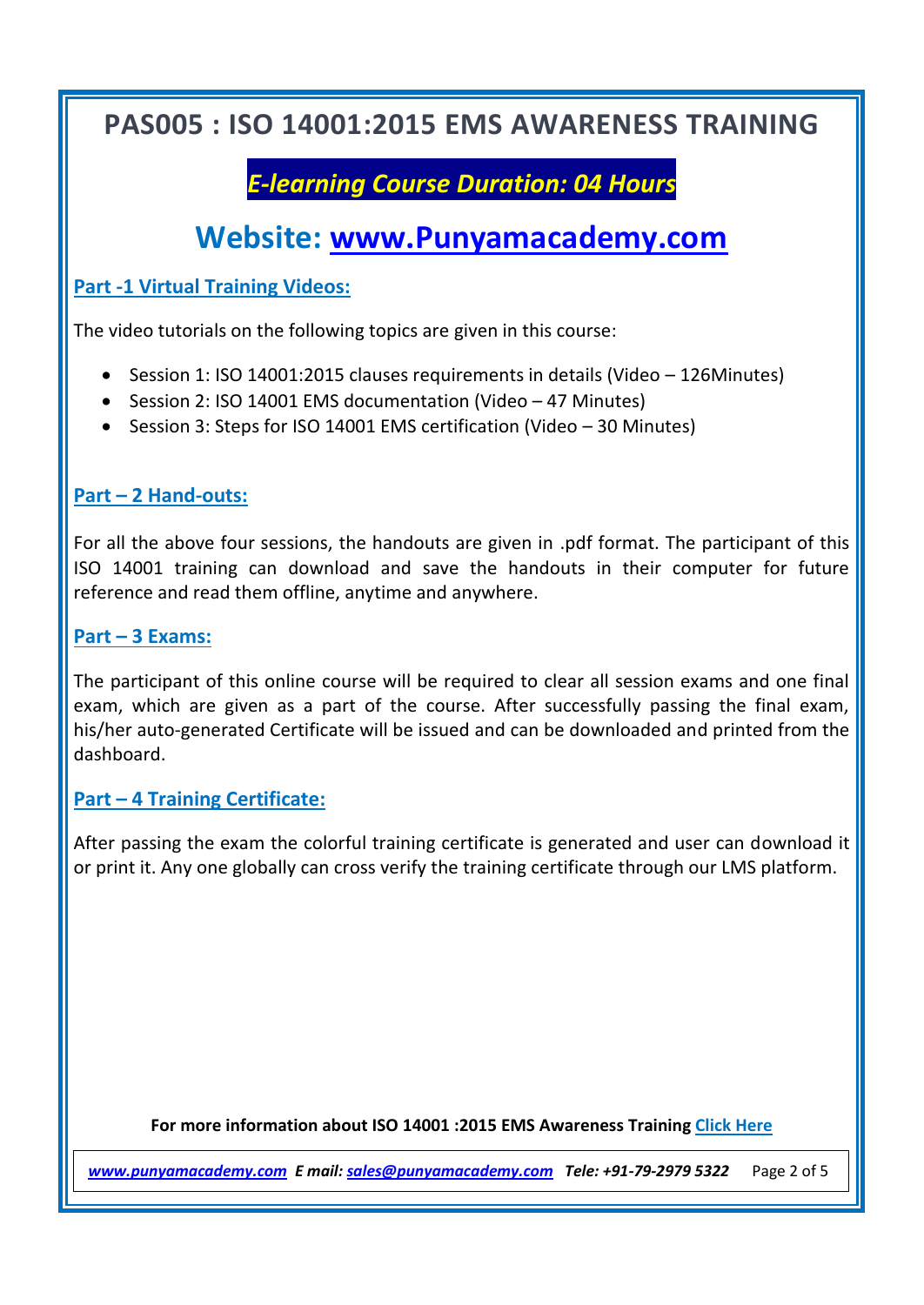## *E-learning Course Duration: 04 Hours*

## **Website: [www.Punyamacademy.com](http://www.punyamacademy.com/)**

**Chapter - 2: COURSE OBJECTIVES**

**Upon Completion of this course, participants will be able to:** 

- $\checkmark$  Familiarize yourself with Environmental Management System (EMS).
- $\checkmark$  Understand the requirements given in each clause of the ISO 14001:2015 standard.
- $\checkmark$  Familiarize vourself with the EMS documented information.
- $\checkmark$  Understand the ISO 14001:2015 EMS implementation and steps for quick certification.

#### **Chapter - 3: WHO SHOULD ATTEND THIS COURSE?**

This course is developed and brought to you by Punyam Academy; an ISO/IEC 17024 accredited training provider company, which offers various e-learning as well as classroom training courses for working professionals, college students, and other individuals for enhancing their career to new heights. Our e-learning courses help them to succeed in today's competitive environment, to renew licenses, and to update, strengthen and add quality to their existing knowledge and skills. Our courses are also useful for those who want to get certification, or start a new profession.

**For more information about ISO 14001 :2015 EMS Awareness Training [Click Here](https://www.punyamacademy.com/course/hse/iso-14001-awareness-training-online)**

*[www.punyamacademy.com](https://www.punyamacademy.com/) E mail[: sales@punyamacademy.com](mailto:sales@punyamacademy.com) Tele: +91-79-2979 5322* Page 3 of 5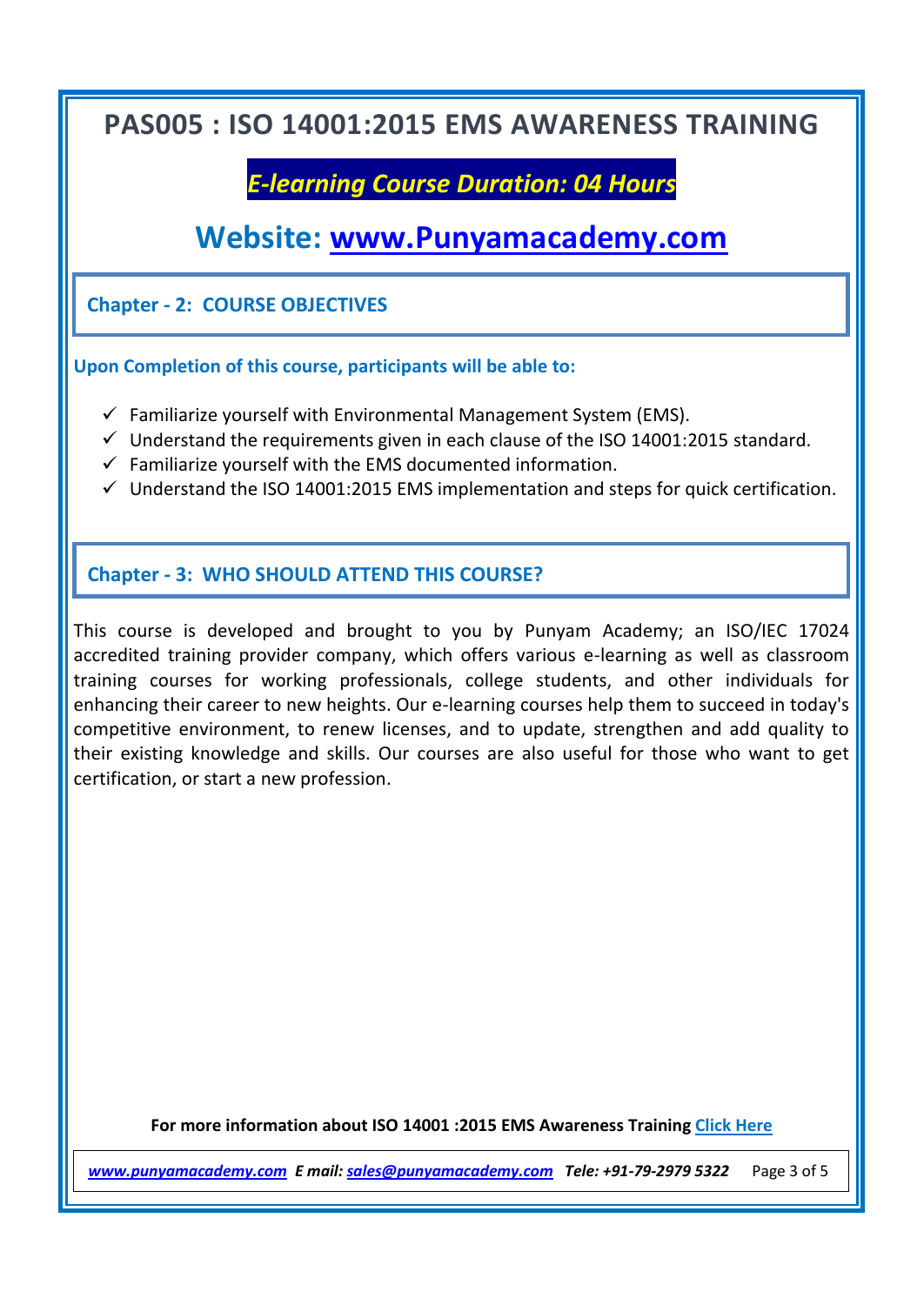## *E-learning Course Duration: 04 Hours*

# **Website: [www.Punyamacademy.com](http://www.punyamacademy.com/)**

**Chapter - 4: USER MANUAL**

#### **Compatibility and Requirements for smoothly running our course**

- 1. **Bandwidth:** Internet bandwidth must me 1 MBPS or higher.
- 2. **Operating System:** Microsoft Windows XP and higher versions, iOS, Android.
- 3. **Browser:** Best viewable in Mozilla Firefox, Google Chrome. Also supports Internet Explorer.
- 4. **Screen Resolution:** To view slides properly, you must have a screen resolution of 1024 x 768 or higher.
- 5. **Cookies:** You must have browser cookies enabled, so that we can maintain your current session as you navigate through the application.
- 6. **JavaScript:** You must have enabled JavaScript, so that application runs smoothly.
- 7. **Adobe Acrobat Reader:** Some documents in our application are in .pdf format, so you must have installed adobe acrobat reader in your computer to be able to read such documents that you download.
- 8. **Pop-up Enable:** In your browser setting, check Pop-up blocker off, or enable Pop-up window.
- 9. **Speaker:** You must have speakers or a headphone attached to your computer, so that you can listen to the course lecture while learning.

**Click to Purchase this Course. [ENROL](https://www.punyamacademy.com/book/iso-14001-awareness-training-online)**

**For more information about ISO 14001 :2015 EMS Awareness Training [Click Here](https://www.punyamacademy.com/course/hse/iso-14001-awareness-training-online)**

*[www.punyamacademy.com](https://www.punyamacademy.com/) E mail[: sales@punyamacademy.com](mailto:sales@punyamacademy.com) Tele: +91-79-2979 5322* Page 4 of 5